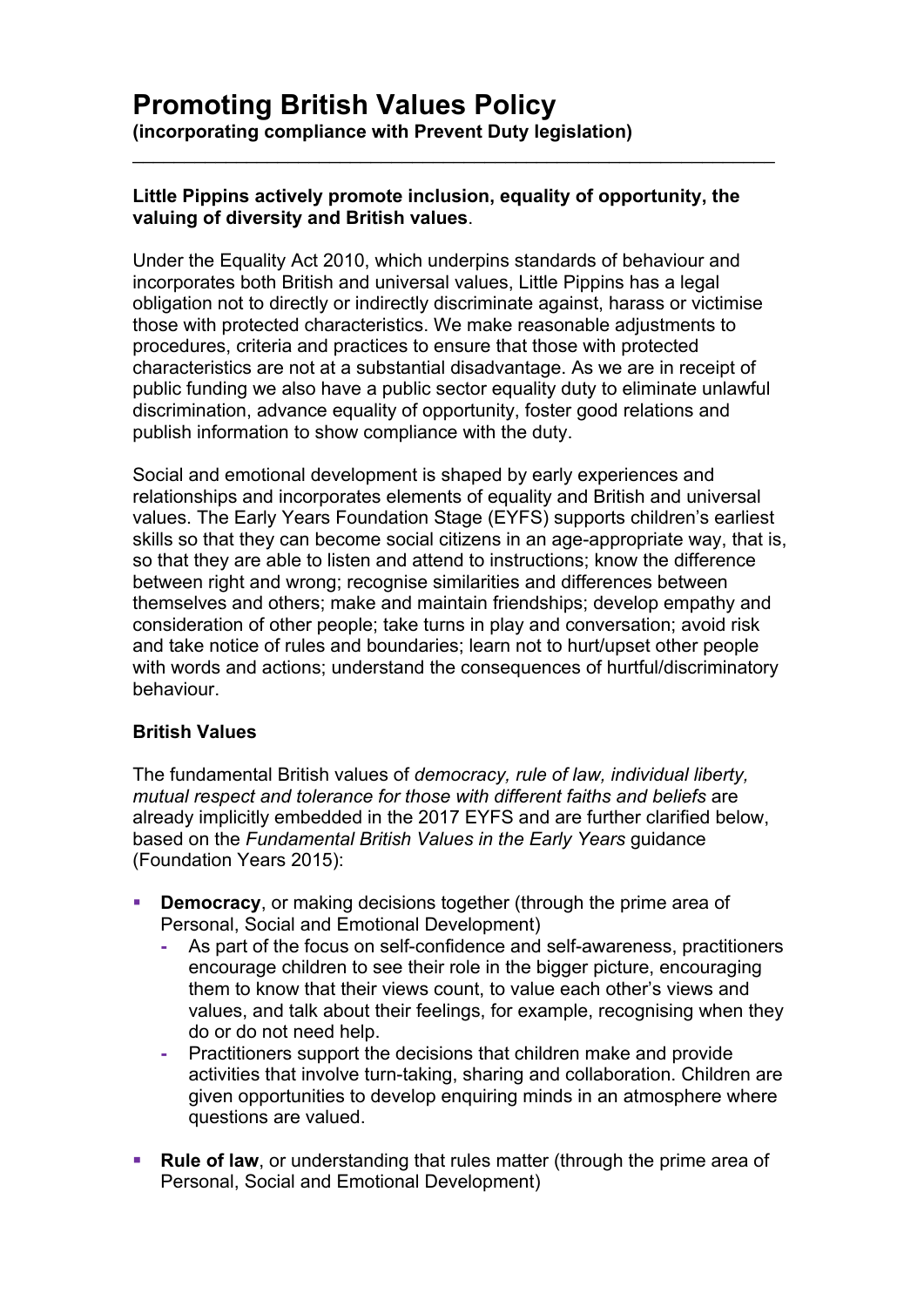- **-** Practitioners ensure that children understand their own and others' behaviour and its consequence.
- **-** Practitioners collaborate with children to create rules and the codes of behaviour, for example, the rules about tidying up, and ensure that all children understand rules apply to everyone.
- **Individual liberty, or** freedom for all (through the prime areas of Personal, Social and Emotional Development, and Understanding the World)
	- **-** Children should develop a positive sense of themselves. Staff provide opportunities for children to develop their self-knowledge, self-esteem and increase their confidence in their own abilities, for example through allowing children to take risks on an obstacle course, mixing colours, talking about their experiences and learning.
	- **-** Practitioners encourage a range of experiences that allow children to explore the language of feelings and responsibility, reflect on their differences and understand we are free to have different opinions, for example discussing in a small group what they feel about transferring into Reception Class.
- **Mutual respect and tolerance**, or treating others as you want to be treated (through the prime areas of Personal, Social and Emotional Development, and Understanding the World)
	- **-** Practitioners create an ethos of inclusivity and tolerance where views, faiths, cultures and races are valued and children are engaged with the wider community.
	- **-** Children should acquire tolerance, appreciation and respect for their own and other cultures; know about similarities and differences between themselves and others, and among families, faiths, communities, cultures and traditions.
	- **-** Practitioners encourage and explain the importance of tolerant behaviours, such as sharing and respecting other's opinions.
	- **-** Practitioners promote diverse attitudes and challenge stereotypes, for example, sharing stories that reflect and value the diversity of children's experiences and providing resources and activities that challenge gender, cultural or racial stereotyping.

In our setting it is not acceptable to:

- **-** actively promote intolerance of other faiths, cultures and races
- **-** fail to challenge gender stereotypes and routinely segregate girls and boys
- **-** isolate children from their wider community
- **-** fail to challenge behaviours (whether of staff, children or parents) that are not in line with the fundamental British values of democracy, rule of law, individual liberty, mutual respect and tolerance for those with different faiths and beliefs

# **Prevent Strategy**

Under the Counter-Terrorism and Security Act 2015 we also have a duty *"to have due regard to the need to prevent people from being drawn into terrorism"*. All staff will complete online Prevent awareness training.